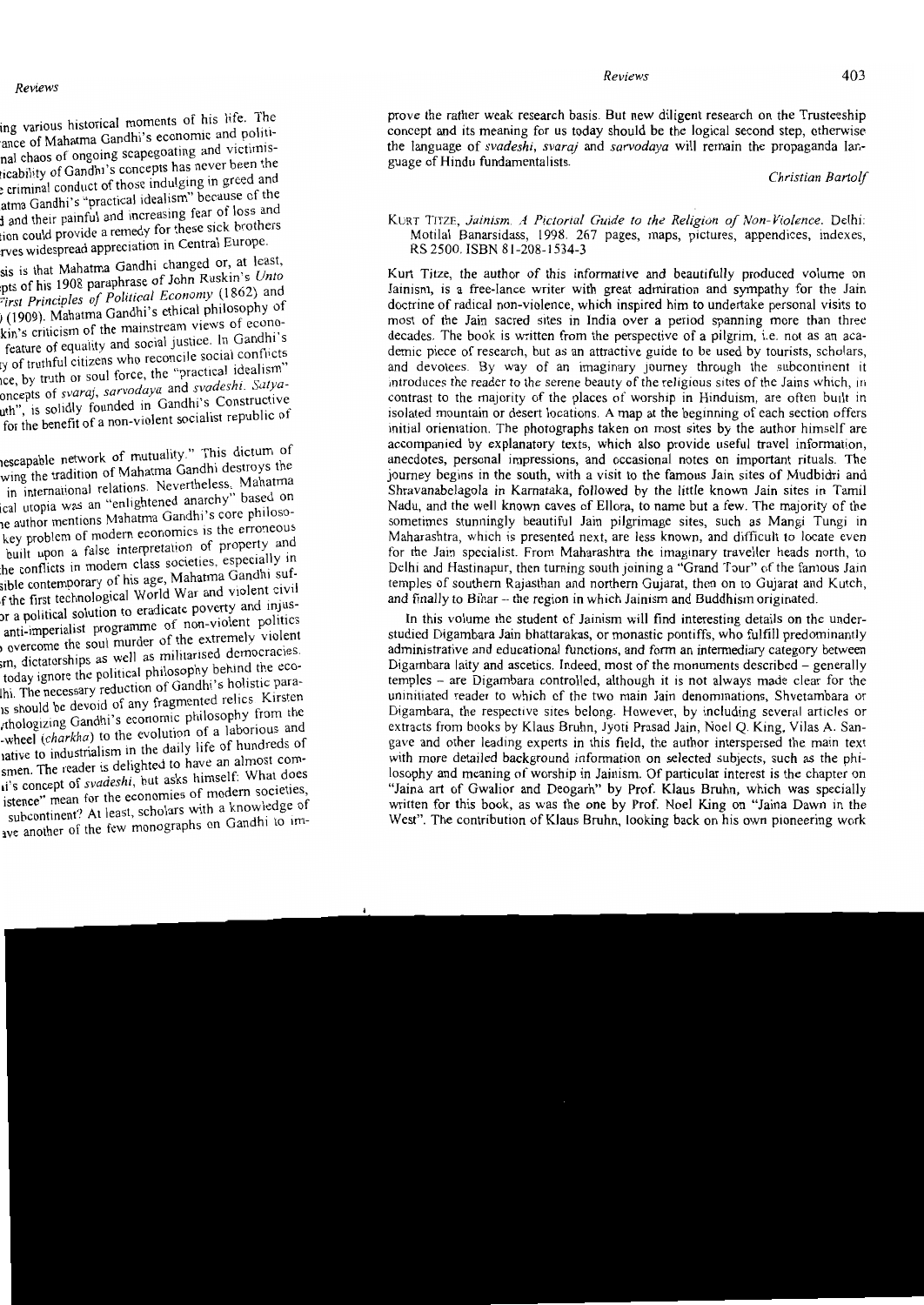## Reviews

in Deogarh some forty years ago, illuminates the chronology and regional style of Jaina art in Gwalior and Deogarh in central India 700-1250 AD. It also points to the necessity of reconstructing local history from the "scattered epigraphical evidence", and calls "for an intensified evaluation of the available material and for the collection of new data" (103). In his description of the Tirthankara images at these sites, Bruhn emphasizes that "Jinas are normally shown stark naked. Jinas wearing a dhoti are only found in the Shyetambara art of Guiarat and southern Rajasthan" (106). Bruhn describes the "miracle motifs" associated with them, that is "emblems" of royalty which surround the Jina in a singular manner" (107), which do not strictly belong to soteriological Jainism. Though emphasizing that "Deogarh is still what it was" (116), he illustrates the damage caused both by art robbers and attempts of preservation by juxtaposing recent pictures with a photograph reproduced from the Archaeological Survey of India (1918), which depicts the Jaina temples of Deogarh before their reconstruction for purposes of religious tourism (115). Kurt Titze himself establishes a similar contrast in his section on the restored Tirthankara image at Chulagiri, reconsecrated in 1991 (130f.).

The pictures in this book indicate that the recent efforts of the Jain community do not only concentrate on the restoration of old sites but also on the construction of entirely new buildings, which are the main indications of the contemporary Jain renaissance in India. At present, they are being erected in large numbers and at great speed, often at historic Jain locations which were later abandoned, such as the Jambu-dvipa monument at Hastinapur (139), the Mahavira Mandir at Pavapuri (207), the new structures in Rajgir (205), Ajmer's Nasiayan temple (143), or the new Samavasarana temple at the foot of Satruniav hill (232). Their architecture, generally depicting Jain cosmological themes, is very innovative. It strikes the reader who compares the pictures of old and new temples in this book that the new communal self-assertiveness of the Jains manifests itself in these modern buildings. sometimes made of concrete, which boldly embody Jain imagery in their structural design; in stark contrast to medieval Jain temples, which, as Professor Bruhn explains, "had a 'neutral' exterior contrary to Hindu temples, where figures on the outer walls leave no doubt as to the Hindu character of the building" ("this was the price to be paid for the easily granted permission to erect Jaina temples under Hindu rulers") (111).

The volume also contains indexes and useful appendices for the general reader on the distribution of the Jaina population in India, a bibliography, a glossary, addresses, and a list of Jain periodicals. On his journeys the author met many prominent Jain monks and nuns from the whole spectrum of Jain traditions. The short descriptions of the encounters with these mendicants, some of whom were photographed (which, as the author emphasizes, was not permitted by orthodox ascetics), are the most vividly narrated parts of the volume, only matched by the chapter on "charitable and social traditions in Jainism" (213-220), which celebrates the utopian spirit behind the modern Jain religious schools, the gurukuls and dharmasthalas, women's ashrams, and Jain eye hospitals, that were inaugurated by the sympathizers of the World Jain Mission. It is only here that we get a glimpse of contemporary Jain ways of life. The majority of the photographs in this pictorial guide to Jainism show Digambara Jain temples and their interior in isolated